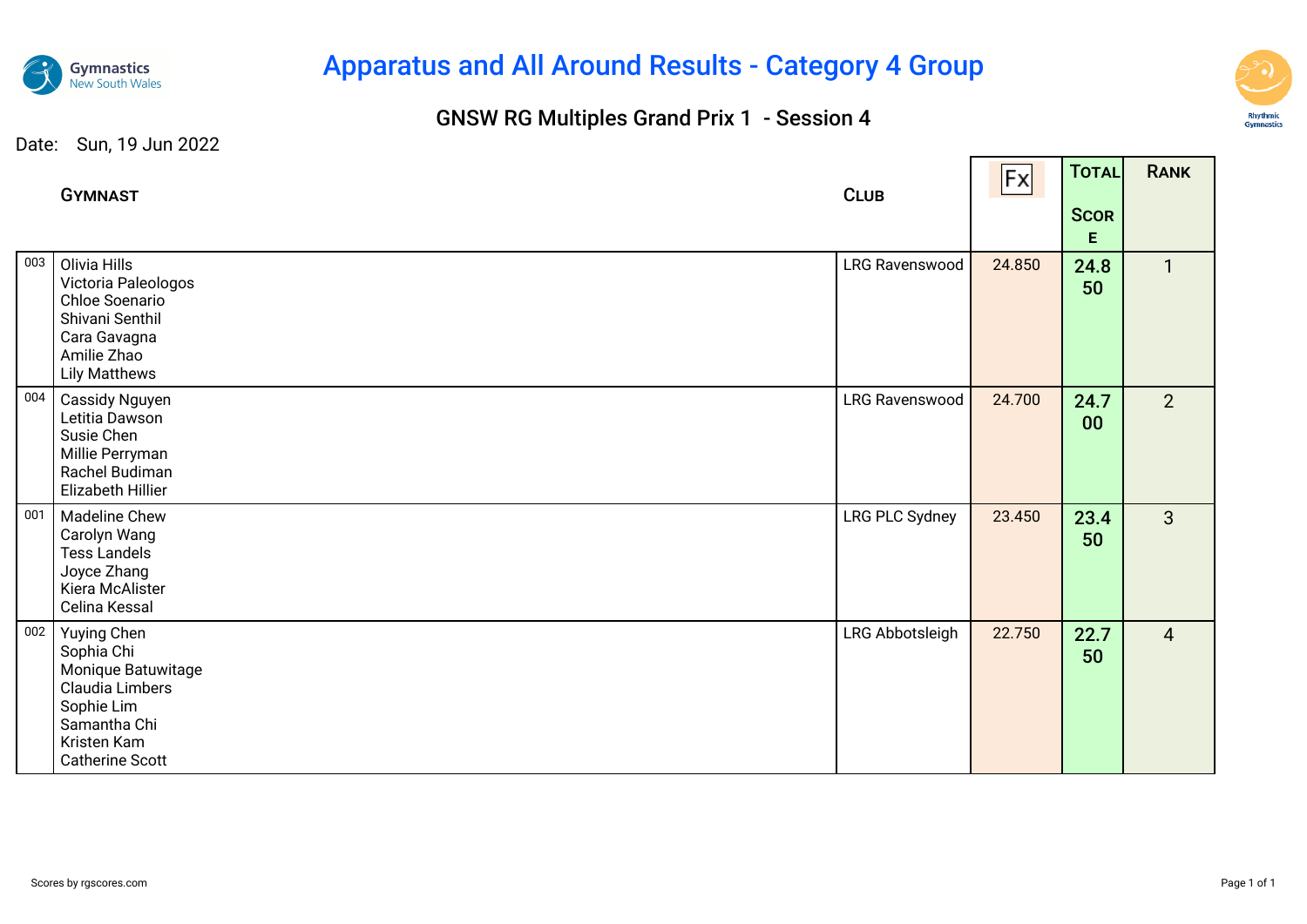

## Apparatus and All Around Results - Category 4 Quad

### GNSW RG Multiples Grand Prix 1 - Session 4



Date: Sun, 19 Jun 2022

|     | <b>GYMNAST</b>                                                                  | <b>CLUB</b>              |        | TOTAL                   | <b>RANK</b>    |
|-----|---------------------------------------------------------------------------------|--------------------------|--------|-------------------------|----------------|
|     |                                                                                 |                          |        | <b>SCOR</b><br>E        |                |
| 007 | Joyce Zhang<br>Madeline Chew<br>Kiera McAlister<br>Carolyn Wang                 | LRG PLC Sydney           | 21.900 | 21.9<br>00              | $\mathbf{1}$   |
| 010 | Letitia Dawson<br>Victoria Paleologos<br>Chloe Soenario<br><b>Lily Matthews</b> | <b>LRG Ravenswood</b>    | 21.300 | 21.3<br>00 <sub>o</sub> | 2 <sup>1</sup> |
| 011 | Jessica Ashworth<br>Lilla-Rose Bourke<br>Priscilla Lee<br>Lara Wingfield        | PCYC Hornsby-Ku-Ring-Gai | 20.400 | 20.4<br>$00\,$          | $\mathbf{3}$   |
| 009 | Elizabeth Hillier<br>Susie Chen<br>Cassidy Nguyen<br>Amilie Zhao                | <b>LRG Ravenswood</b>    | 19.950 | 19.9<br>50              | $\overline{4}$ |
| 008 | Monique Batuwitage<br>Claudia Limbers<br>Sophie Lim<br>Samantha Chi             | LRG Abbotsleigh          | 19.600 | 19.6<br>00 <sub>o</sub> | 5 <sup>5</sup> |
| 006 | Scarlette Hanger<br>Erica Murray<br>Alina Yu<br>Anna van Gelder                 | Ascham School            | 19.450 | 19.4<br>50              | 6              |